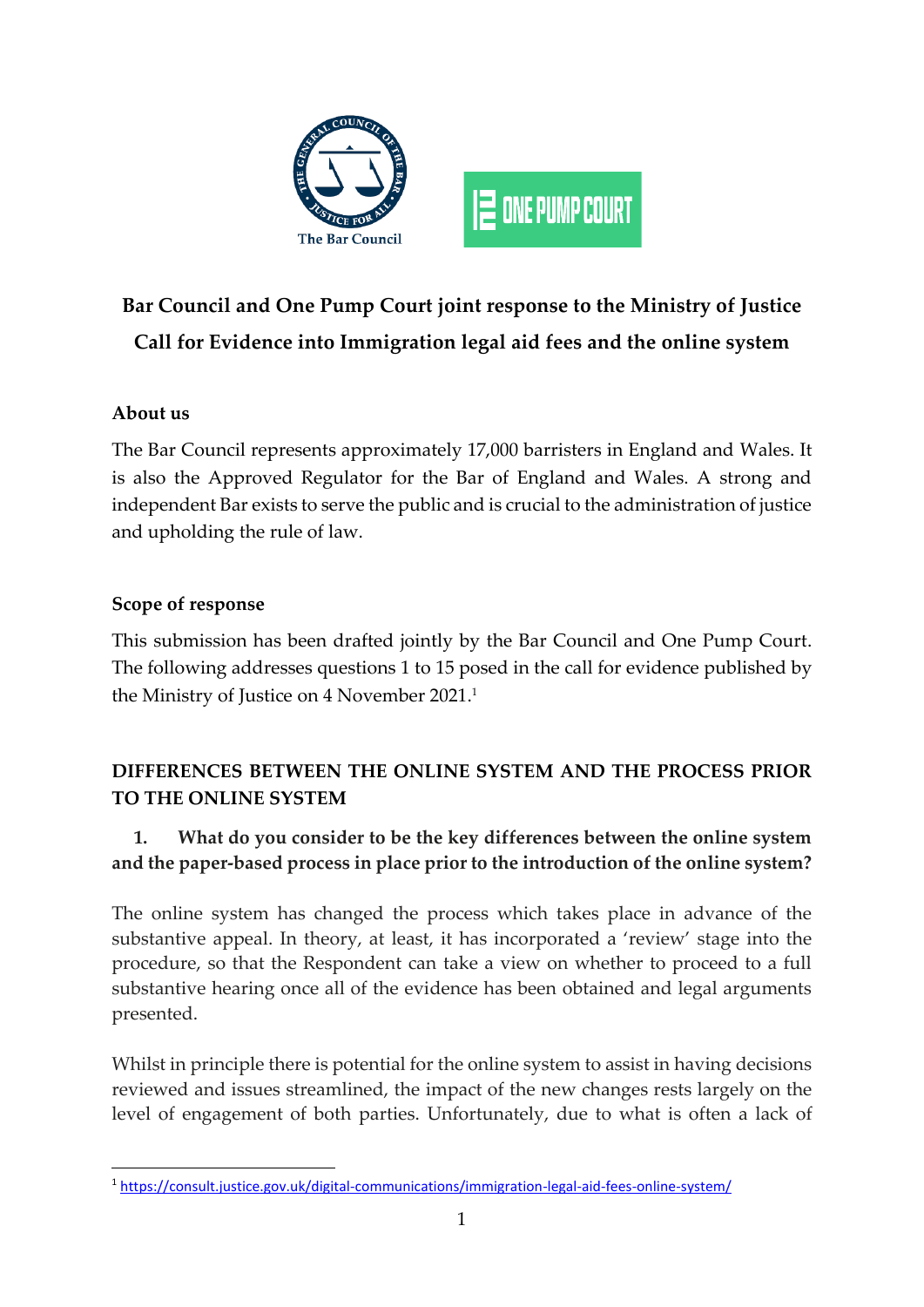proper engagement on the part of the Respondent, the new system generally fails to fulfil that potential.

It is often the case either that the review does not take place or that it takes a substantial amount of time to complete (often well beyond the 14 days set out in the general directions). In general, the review process often results in barely reasoned review decisions which have not materially engaged with the Appeal Skeleton Argument (ASA) or the evidence, and still less with any legal submissions made in the ASA. This therefore makes little difference in terms of outcome, apart from building in delay (which in turn can result in the need for new and updated evidence by the time an appeal comes to hearing) and increasing costs.

As for the substantive hearing itself, our experience is that the Respondent's representatives are often less prepared than previously and are routinely requiring further time to read documents which should have been available for a long time. There appear to be difficulties in both the Tribunal and the Respondent linking documents to files.

The negative experiences can be compounded when the online system is combined with remote hearings. Defects which would normally be simply resolved (such as missing documents which require to be shown to opponents and/or witnesses) are far more difficult to solve. And difficulties in linking documents to files seem to result in long waits at the start of hearings, while documents are forwarded electronically to Home Office representatives or Counsel, who then need time to read them. These problems are aggravated by the fact that the Home Office email system appears not to be adapted to enable reception of large attachments.

Barristers have seen exceptions (mainly in the period up to Spring 2021, but seemingly far less thereafter) where the Respondent has engaged with an ASA and narrowed or clarified issues or withdrawn and reversed a decision at the review stage. These exceptions show that the system can provide advantages if properly worked. As set out below, however, any such review decisions which do not result in the immediate resolution of an appeal are likely to require considerable further work (effectively a two-stage preparation process in advance of an appeal), which is not adequately remunerated.

#### **2. For each of the differences identified in answer to Q1, what do you consider to be the impact of those differences on your work?**

From the perspective of Counsel for Appellants, the changes brought in by the online system have meant that ASAs are drafted at an earlier stage, to be served alongside the Appellant's bundle for the Respondent to carry out a review.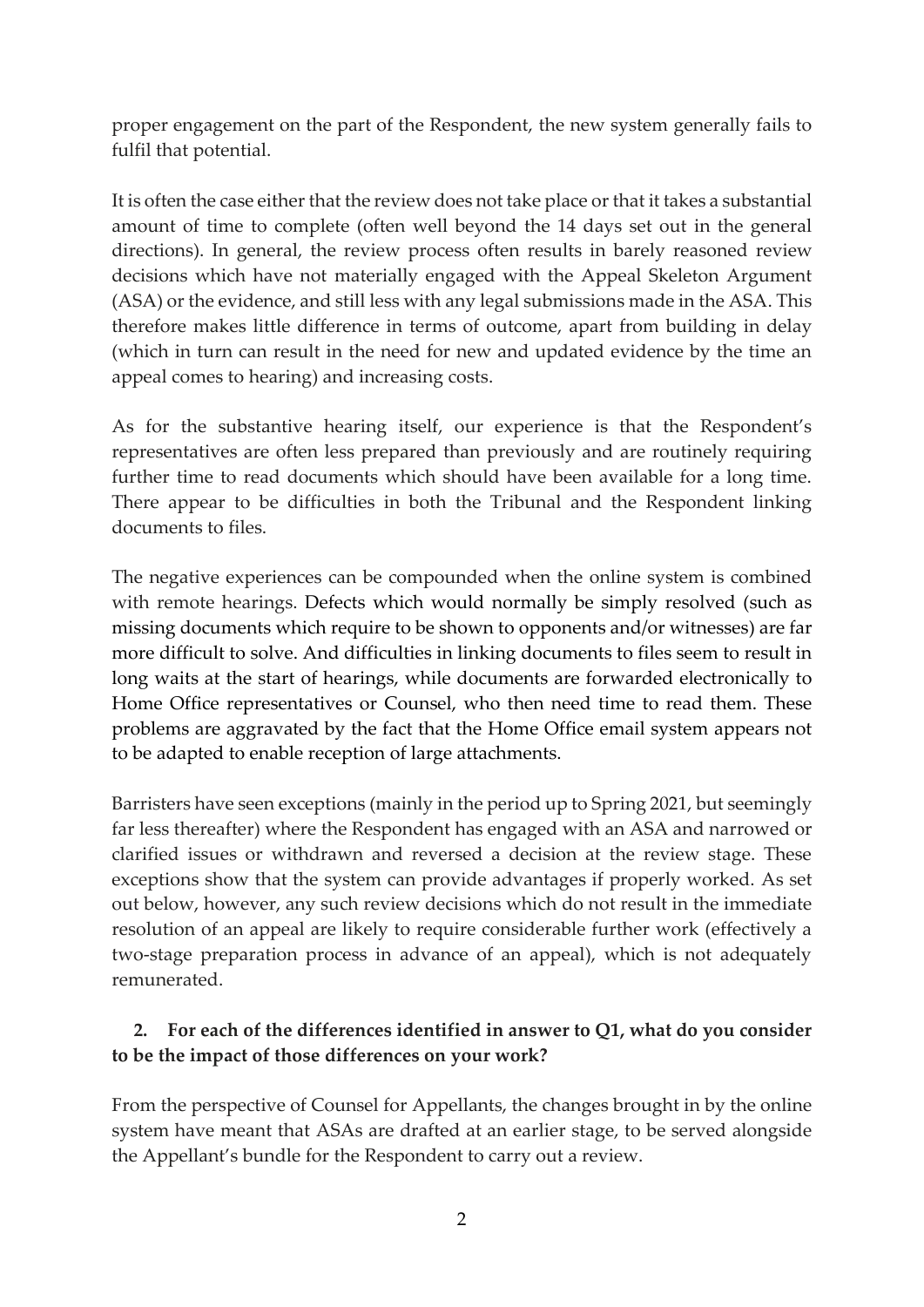A review process follows the ASA where the Respondent indicates whether the decision will be withdrawn or whether the Respondent wishes the appeal to continue to a substantive hearing.

If the matter will continue to appeal the Respondent is required to provide a review decision setting out responses to the points made in the ASA. On the occasions when a response of any substance is provided, it will generally require a follow-up piece of drafting (a supplementary skeleton argument or supplementary submissions) in order to respond to points made in the review process. In addition, it is often the case that further evidence and a supplementary bundle is required, either in order to deal with points raised in the review decision, or simply to update the evidence, as necessitated by the delays caused by the review process. The need for updates can be most pronounced in cases relating to children or people with specific vulnerabilities such as serious mental illness, where individual circumstances change, and it is particularly important for the tribunal hearing an appeal to have the most up-to-date evidence before it. From the point of view of Appellant's Counsel, advice is necessary in respect of this further evidence which is required before the substantive hearing takes place.

As set out above, whilst the online system seeks to refine the process and narrow the issues, this really depends on the engagement of the parties.

The Bar's general experience (for which see also further below) is that the front-loaded nature of the online system process is requiring that, if Appellants truly engage with the process, they will inevitably duplicate work (because in effect their advocates need to prepare for hearings twice, because of the length of time between the ASA stage and the substantive hearing). Further, the online system is shifting the burden of work very significantly on to Appellants. One example is that Respondents now frequently do not provide bundles at all or provide bundles containing only a few pages of documents. We have seen a tendency for the Tribunal, rather than requiring the Respondent to compile an adequate bundle which contains all of the material upon which she relies in asking the Tribunal to uphold her decision, to simply require that everything be prepared by an Appellant.

One specific example, showing the potential for the review system to create further unnecessary work relates to an occasion where the Respondent raised an 'additional' issue in a review which had not been taken within the Refusal letter. The additional issue related to the provenance and reliability of DNA evidence (despite open-source evidence showing that the DNA test laboratory was in fact accredited). In this case, further work was therefore necessary to obtain evidence to show that the Respondent was in error despite this matter never having been in issue previously. Submissions were made at the substantive hearing itself which led to the Respondent withdrawing that 'additional issue' from the schedule. The quality of decision-making is therefore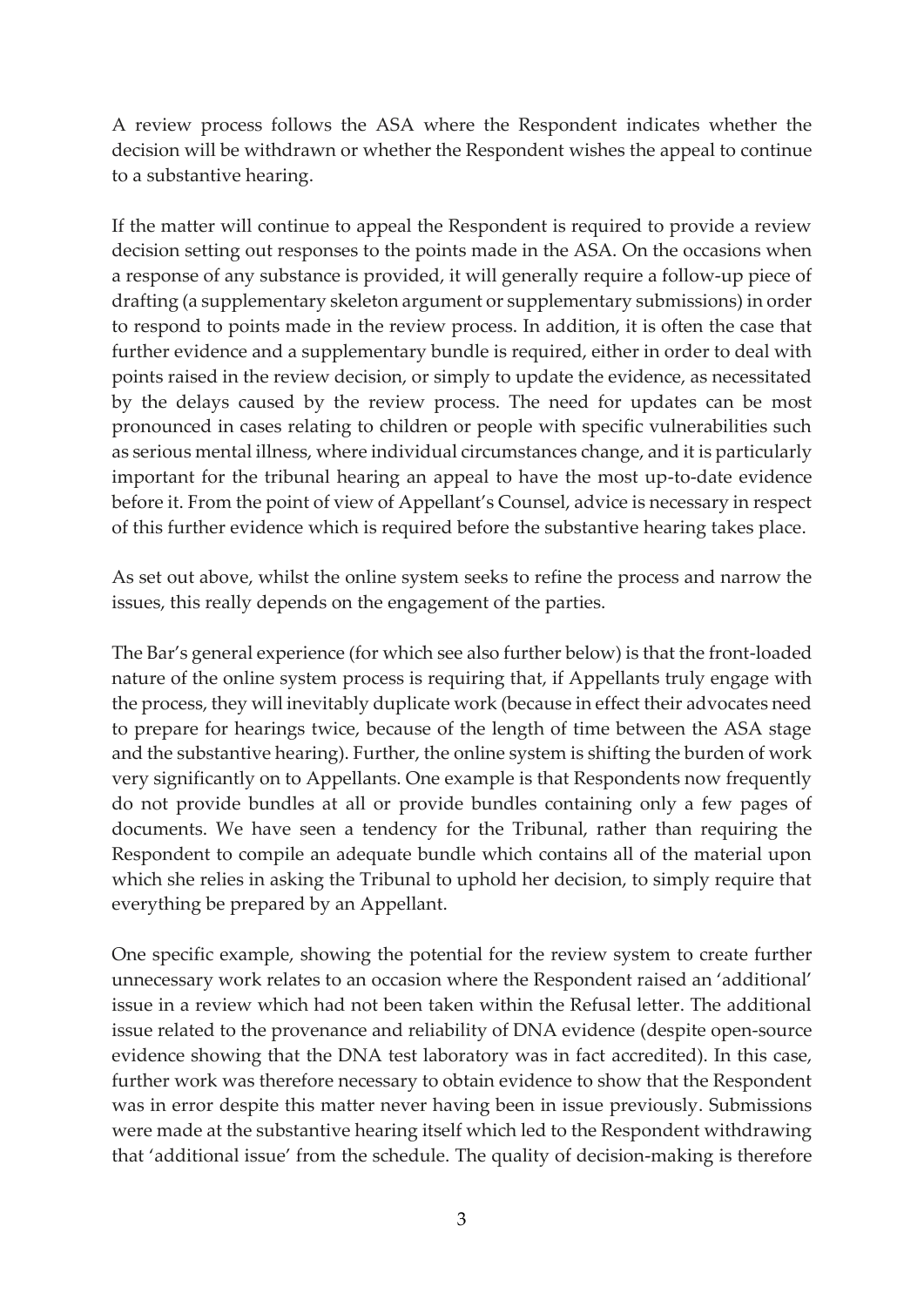crucial to ensure that the online system is fit for purpose and does not unnecessarily generate more work.

Another example, which shows the potential of the process to create undue delay, relates to a case involving a very vulnerable Appellant with complex post-traumatic stress disorder (PTSD). The First-tier Tribunal (FTT) directed the Respondent to review the case on three separate occasions at 3 Case management review hearings (CMRH's). A review letter was only received on the day before the final CMRH, with the Respondent stating that they continued to rely on the refusal letter and that the expert psychiatrist involved was 'entitled to his opinion'. This appeal was ultimately successful on appeal, and arguably could have been dealt with far sooner if the Respondent had not been responsible for such prolonged delay. In terms of the professional obligations to ensure appropriate representation of extremely vulnerable Appellants and witnesses, and the accommodation which this requires, this potential for prolonged delay and distress and harm to Appellants also impacts on the workload of Counsel and solicitors.

#### **3. Please explain how case management review hearings were used prior to the online system, and how they are being used as part of the online system.**

Case management review hearings (CMRH's) now take account of the review process, there is an attempt to outline the matters in dispute for the hearing in an agreed 'schedule of issues', so that the parties are clear in advance about the scope of the substantive appeal.

On occasion the Respondent has been invited to indicate at the CMRH stage whether they raise any issue with the qualifications or experience of experts that have provided reports served within the Appellant's bundle. Whilst in principle it would assist to have that established at the CMRH stage, it is often the response of the Respondent that such a position cannot be confirmed at that stage. Again, the quality of preparation on the part of the Respondent has the potential to undermine the usefulness of the CMRH within the online system.

#### **THE APPEAL SKELETON ARGUMENT**

#### **4. Please explain whether, and if so, at what stage appeal skeleton arguments were used prior to the introduction of the online system.**

From the perspective of Counsel for Appellants, skeleton arguments were ordinarily served on the morning of the appeal hearing, or very shortly before. The skeleton arguments previously prepared by Counsel did not follow the pro forma directions set out by the Tribunal, and as such often included excerpts of the relevant statute, case law and policy guidance.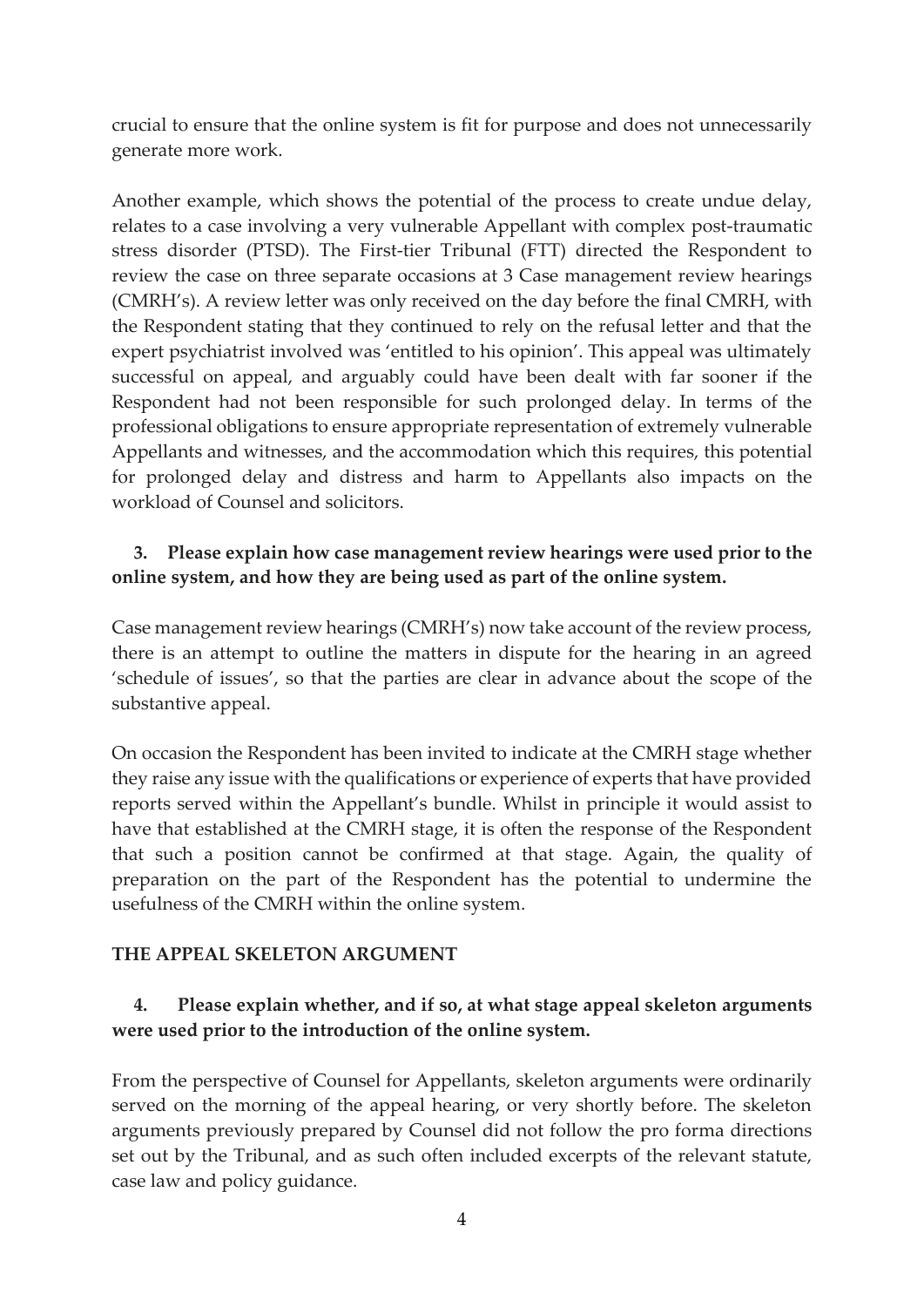Many Counsel still provide a skeleton argument on the day of the hearing, to supplement the appeal skeleton argument (ASA) in light of the review decision, and in order to draw the Tribunal's attention to matters of legal precedent which may not be included within the ASA, due to directions to keep the ASAs short and succinct. It is our experience that First-tier Tribunal judges welcome these more detailed submissions and that, therefore, the advice about the contents of ASAs, if loyally followed, results in skeleton arguments which are of insufficient assistance to the judges who hear substantive appeals.

#### **5. What do you consider the role of the appeal skeleton argument to be under the online system?**

The online system has meant that an ASA is served alongside the bundle. The role is intended to be to draw the Respondent's attention to the law and evidence which supports the Appellant's case, with a view to inviting the Respondent to withdraw the negative decision before the substantive hearing takes place. The ASA also seeks to narrow the issues on appeal by seeking agreement about what is in dispute by way of a schedule of issues.

In reality, therefore, ASAs are directed as much at the Respondent as at the FTT: they aim particularly to focus the Respondent's mind on matters which, it is hoped, will lead to concessions about the whole of an appeal, or significant elements of it. Our experience is that if these matters are not foregrounded in this way, the Respondent does not take them into account on review. The result, however, is that, in order to function at the 'review' stage, ASAs are likely to be lopsided, concentrating on those points where it is hoped that the Respondent may concede.

This, together with the need to update submissions following any review which in fact properly engages with the issues, and with the need to provide updating submission about any fresh evidence (see above) means that ASAs routinely need to be supplemented by a later piece of written work.

## **6. Do you have evidence of any instances under the online system in which an appeal skeleton argument was not required or was not produced? If yes, please summarise your experience and explain why an appeal skeleton argument was not required/produced**

Our experience is that they are always required and always produced.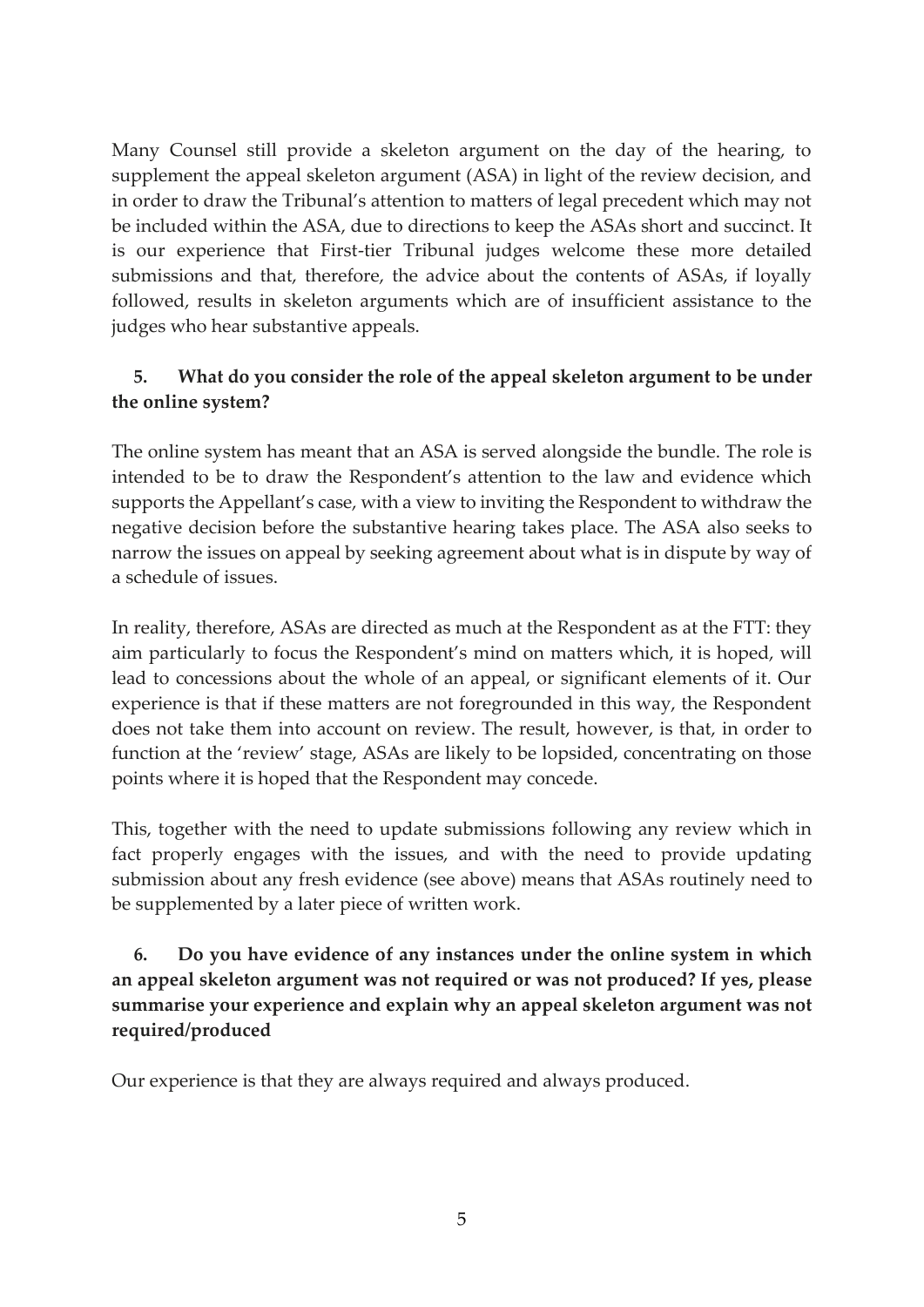#### **7. Can you describe whether, and if so, how, an appeal skeleton argument under the online system differs between asylum and non-asylum immigration cases?**

The general approach to ASAs in asylum and non-asylum (i.e. human rights or EU law) cases does not differ, save for the fact that the contents of the cases are different. Many asylum cases are also brought on human rights grounds and therefore include evidence and analysis relating to 'non-asylum' matters; many human rights claims include references to expert evidence, best interests assessments, evidence about factual disputes, assessments of risk, and so on, just as many asylum claims require assessment of expert and country evidence, together with submissions about factual disputes.

In legal terms, while a proportion of human rights appeals will focus on showing that a person meets relatively rigid inclusion criteria under Appendix FM (which themselves may require reference to a large amount of evidence), these are far outnumbered by appeals which require the courts to be addressed either in the alternative or exclusively on complex matters of judgment (insurmountability, reasonableness, undue harshness, 'very compelling circumstances', 'very significant obstacles', and so on), all of which are the now the subject of a huge range of caselaw at all levels of the courts and tribunals. Human rights cases involving the best interests of children, physical or mental disability or illness, and criminality or other forms of alleged misconduct are routinely particularly complex, and in our experience, they represent a high proportion of human rights appeals.

Similar issues of vulnerability, best interests, and alleged misconduct, of course arise routinely in asylum appeals, together with submissions about why a case falls within or outside relevant 'country guidance', expert and country evidence about country conditions, detailed submissions about the assessment of credibility of events taking place in other countries, and so on.

Furthermore, some cases may begin as 'non-asylum' cases, and then develop evidentially or legally so as to require an application to amend the grounds of appeal to include asylum grounds. One example is a human rights appeal based upon Articles 3 and 8 ECHR, which included a 900-page bundle, country experts, psychologist report, psychiatric report and medical records. Grounds of appeal were amended to include asylum following a decision made by the Upper Tribunal that mental health could engage the Refugee Convention.

ASAs in both types of cases must set out the issues in dispute, the evidence which supports the Appellant's case, responses to the Respondent's Refusal letter, and legal arguments which support the Appellant's submissions.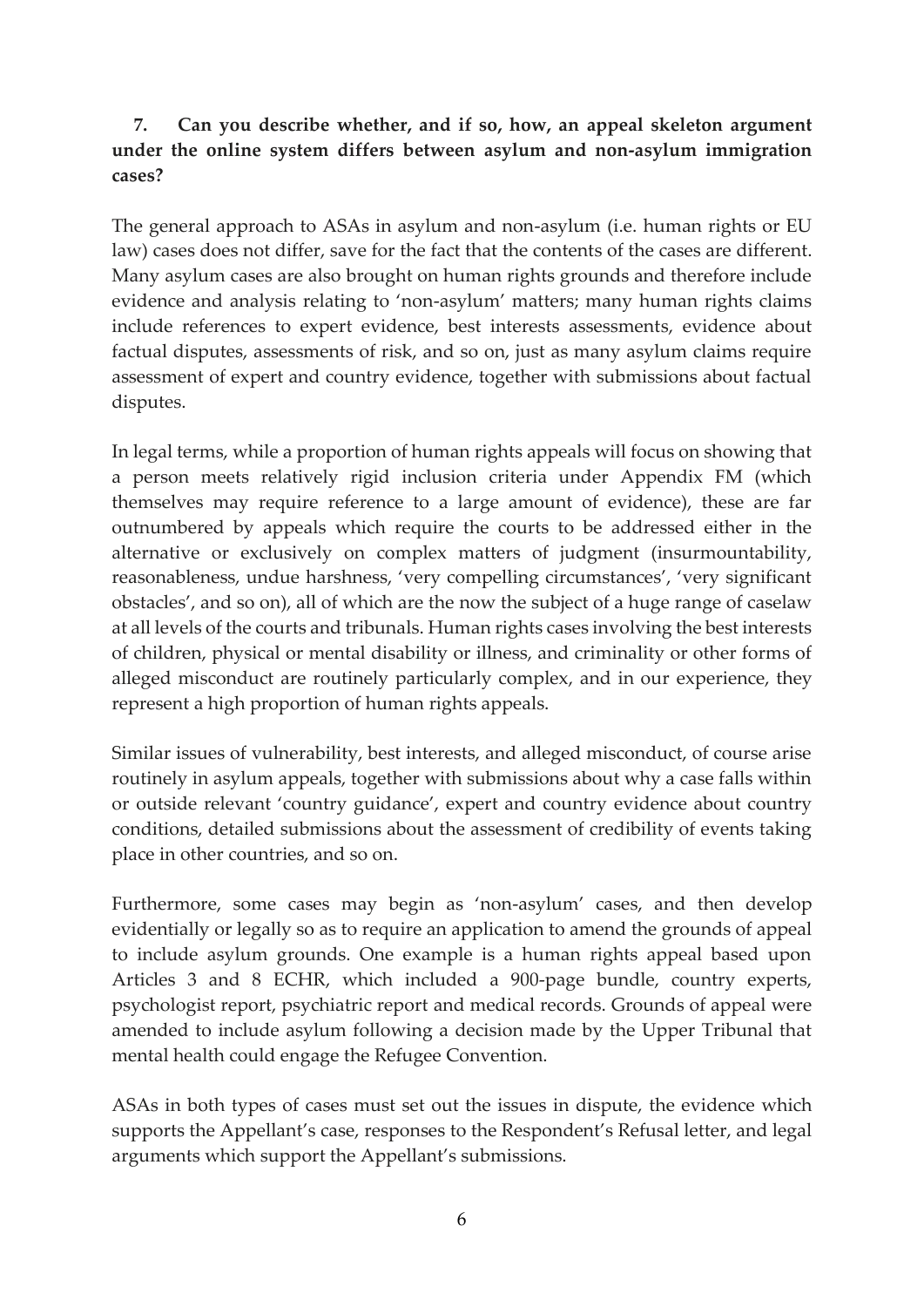In terms of substantive appeals both asylum and non-asylum cases will require judicial findings on the evidence presented at appeal. In our view, the quantity and complexity of work undertaken in competently prepared asylum and human rights appeals is materially the same.

## **8. How long (in hours) does an appeal skeleton argument take in asylum/nonasylum cases? Do you have examples/evidence to support this?**

There is no material distinction in terms of timing and preparation of ASAs for asylum and non-asylum cases. Both areas of work have the potential to be highly complex, with reference to large amounts of evidence (including expert evidence) and substantial legal analysis/arguments.

What determines the time taken for the preparation of either of these cases is (i) the complexity of the subject matter (ii) the number of issues in dispute between the parties (iii) the volume of evidence necessary to make the Appellant's case, and (iv) the existence and/or extent of necessary complex or novel legal arguments.

In our experience, the lengths of time taken for the preparation of ASAs (including preparation and drafting) vary between 3 hours (for unusually simple cases) and 30 hours (for unusually complex ones).

## 9. **Anecdotally we understand that the requirement for an appeal skeleton argument may have resulted in Counsel being more routinely instructed in appeal cases. What are your views on this understanding**?

The Bar is not aware of a general rise or fall in instructions for appeal hearings since the introduction of the online system. However, we are not best placed to judge this and have not collected data. What is clear is that barristers are more routinely instructed at *earlier stages* in the appeal cases where we are instructed.

## **10. Can you describe whether, and if so, how, an appeal skeleton argument under the online system differs between cases that result in a substantive hearing and cases that do not? Please also comment on whether this differs between asylum and non-asylum cases that result in a substantive tribunal hearing**

We do not consider that the contents of an ASA are affected by whether a case goes on to a substantive hearing or not. The question seems to us to be the wrong way round: ASAs are normally required at an early stage in proceedings, when it is assumed that the case will proceed to a substantive hearing.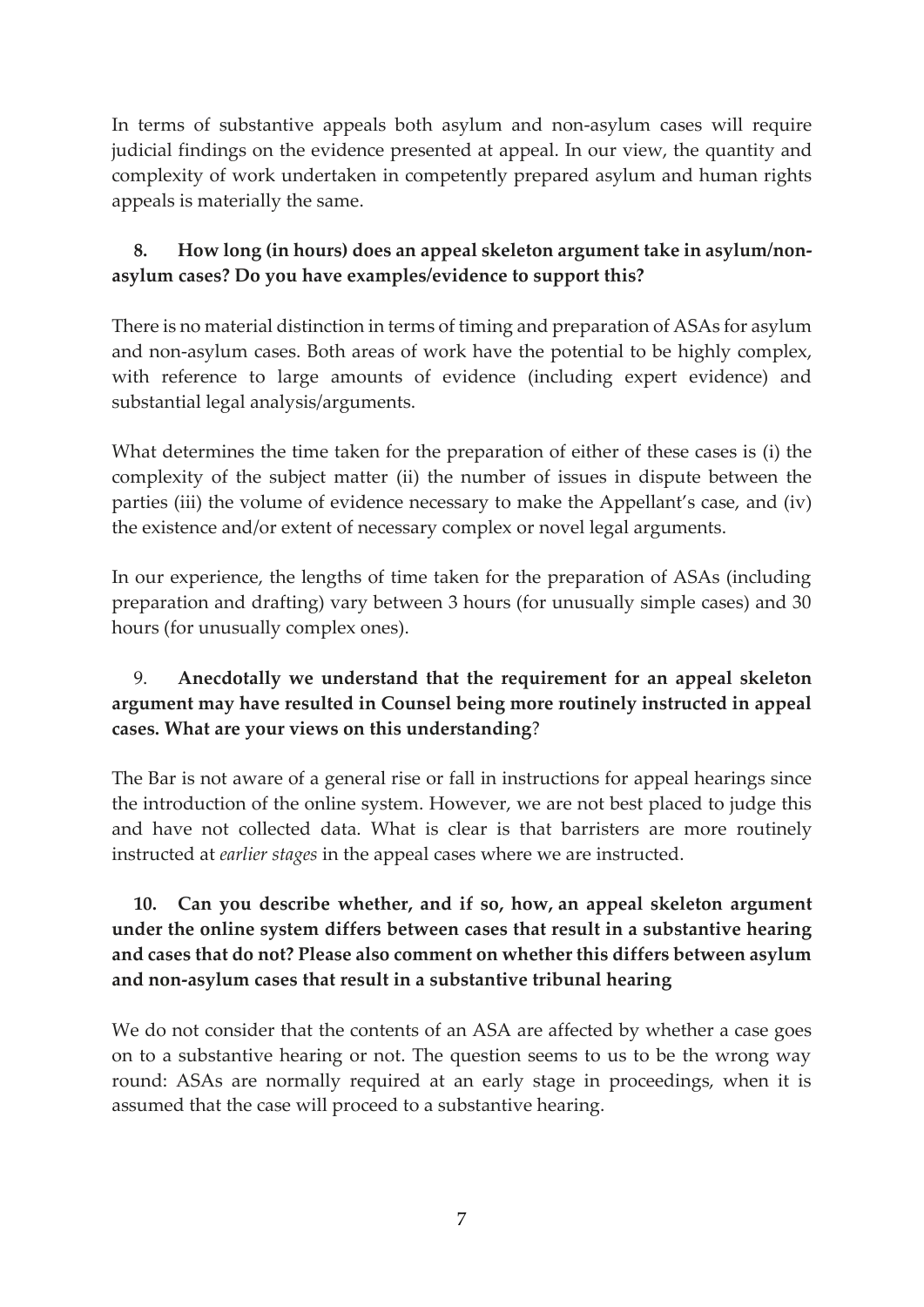If the system worked properly, then no doubt the more work was done at the stage of the ASA, the greater the likelihood of avoiding a substantive hearing (and the remuneration system should of course reflect this).

We have already indicated that cases which result in a meaningful review, but no withdrawal by the Respondent, are likely to result in the need for a supplementary skeleton argument or supplementary written submissions.

The approach within an ASA does not materially differ between asylum and nonasylum cases; nor is this affected by the question whether an appeal proceeds to a substantive hearing or not.

#### **TRIBUNAL HEARINGS**

## **11. Do you consider that the introduction of the online system has had an impact on the work necessary to prepare for a substantive hearing? If so, please explain how and why**

In many circumstances a follow up piece of drafting is necessary in order to respond to points made in the review process. On occasion further evidence is required before the substantive hearing takes place.

In some circumstances the length of time taken to prepare the review and await the Respondent's review decision may mean that by the time the matter proceeds to a full substantive hearing some evidence is out of date. This is particularly the case in respect of medical evidence, and objective evidence on country conditions. Further work may therefore be necessary in advising on obtaining addendum reports and additional evidence before the substantive appeal hearing takes place.

From a human point of view, any substantive hearing necessarily requires full preparation shortly before it takes place: barristers like anyone else will forget details, lose their familiarity with bundles and country and expert evidence, and lose the sharpness of preparation as weeks go by. The practical result of this is that, however much work is done on an ASA, if weeks or months pass between a skeleton argument and a hearing, it will be necessary to return to the bundles in detail shortly before the hearing. When skeleton arguments were prepared shortly before a hearing, work on the skeleton argument and work on preparation for a hearing were essentially the same, or significantly overlapped. With the long gaps between an ASA and a hearing, it is essentially necessary to prepare for a hearing twice.

A further issue which appears to arise in online system cases is that relatively simple matters (like applications for extensions of time, or requests for service of a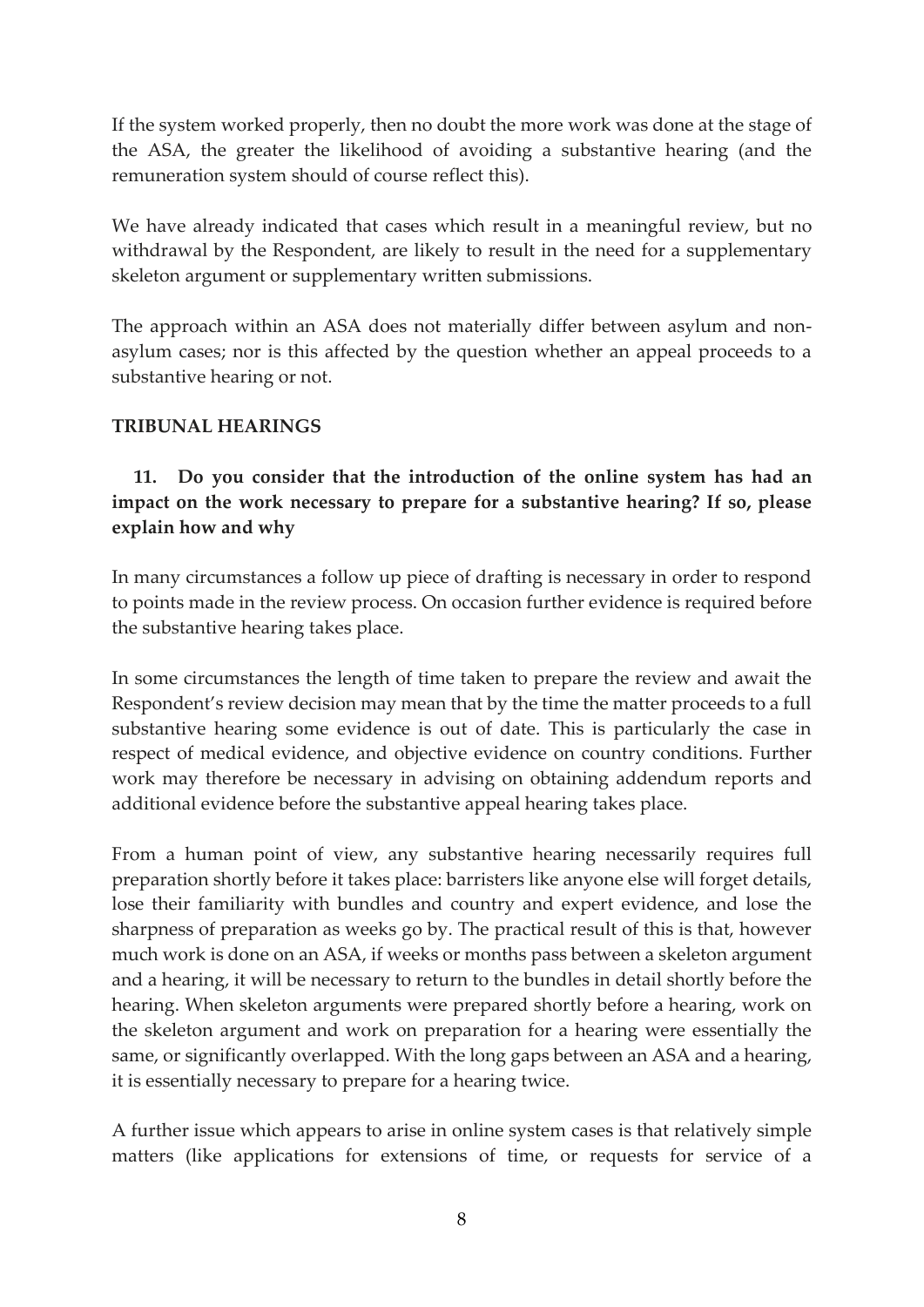Respondent's bundle) seem to be more complex, and to result in slower responses from the Tribunal.

## **12. Do you consider that the introduction of the online system has had an impact on what happens on the day of the substantive hearing itself? If so, please explain how and why**

In principle, the online system could result in a narrowing of issues and greater focus on the day of the substantive hearing. As we have explained above, in our experience this is very much the exception rather than the rule.

In practical terms, it is the experience of some barristers that frequently the Judge and Respondent have not seen any papers at all before the hearing, despite the bundles and ASA having been prepared and uploaded weeks earlier. This causes delays and adjournments (including knock-on adjournments because of overloaded lists) on the day of the substantive hearing.

#### **IMMIGRATION LEGAL AID FEES**

**13. Please provide evidence as to whether the previous controlled legal representation fee structure of stage 2a and stage 2b payments based on whether a case went to a hearing, would be suitable for asylum and immigration appeals using the online system?**

We are not of the view that the previous CLR fee structure of Stage 2a and 2b payments was suitable for this work..

The previous fee structure also did not allow for consistency in terms of payment of Counsel's fees for drafting the ASA. In circumstances where that ASA would be successful and lead to a withdrawal decision, there was no provision for the payment of this work unless the case had already met the escape claim fee threshold. Similar issues occurred if Counsel had to return the hearing to another barrister after having drafted the skeleton argument. This led to the risk that it would not be financially viable for Counsel to undertake work drafting ASAs.

Further information regarding the position set out by Appellant barristers in relation to both the previous fee structure and the fee structure *originally* introduced along with the OS can be found at the joint statement dated 21 May 2020: **<sup>2</sup>**

<sup>2</sup> [https://onepumpcourt.co.uk/news/one-pump-court-issues-joint-statement-with-19](https://onepumpcourt.co.uk/news/one-pump-court-issues-joint-statement-with-19-chambers-relating-to-legal-aid-changes-in-the-first-tier-tribunal/) [chambers-relating-to-legal-aid-changes-in-the-first-tier-tribunal/](https://onepumpcourt.co.uk/news/one-pump-court-issues-joint-statement-with-19-chambers-relating-to-legal-aid-changes-in-the-first-tier-tribunal/)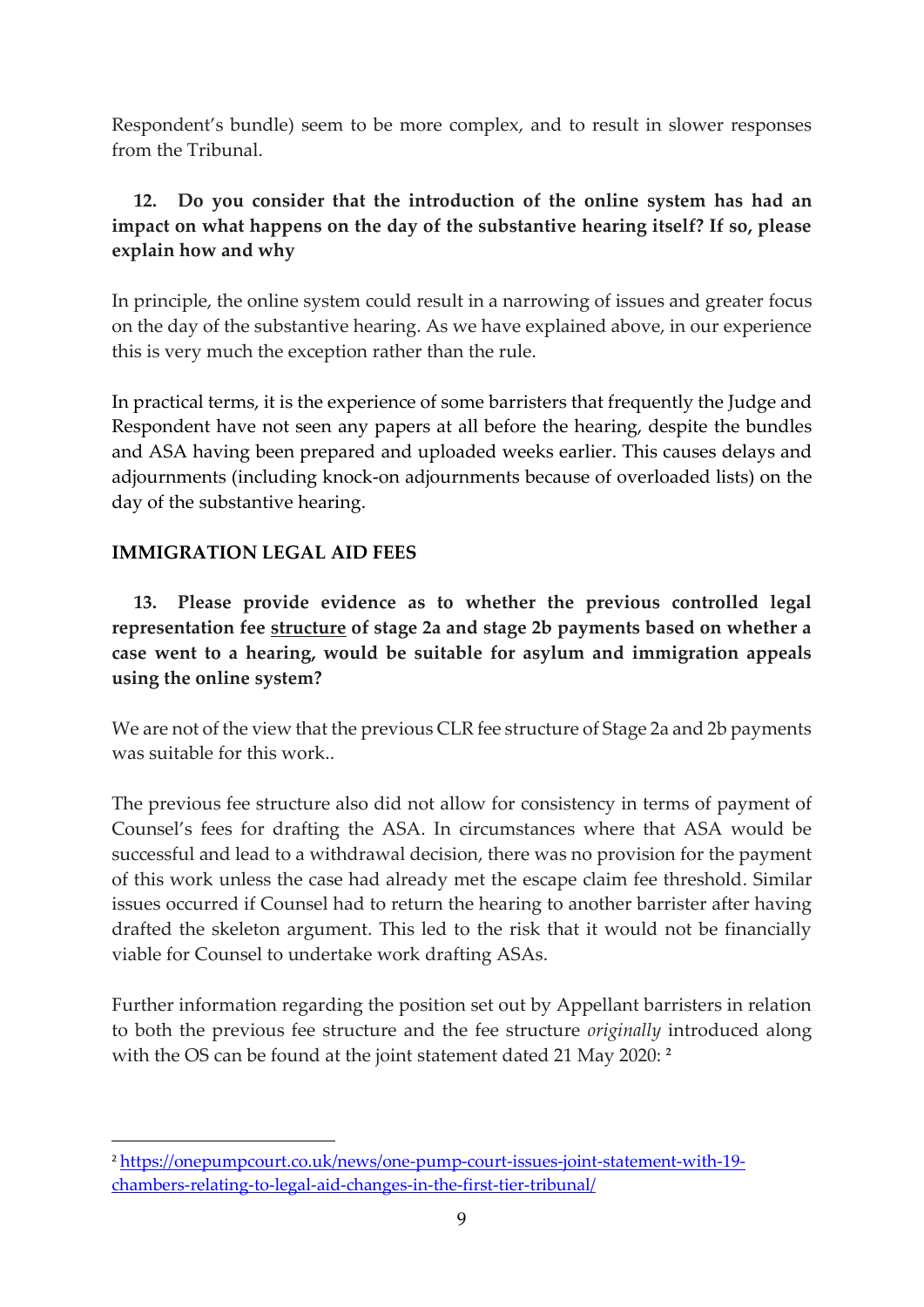## **14. Please describe what type of work you consider to be remunerable under the 'additional payments for advocacy services: substantive hearing' and 'additional day substantive hearing' fees.**

We are of the view that in each case these categories cover only the costs of travel, waiting, attendance at court and advocacy directly incurred on the day of the hearing, Prior preparation for a hearing – including advice on evidence, drafting of written arguments, conferences with lay and professional clients in advance of the hearing and preparation of oral submissions – needs to be remunerated separately and at hourly rate.

#### **PUBLIC SECTOR EQUALITY DUTY**

**15. Please provide evidence on the protected characteristics and sociodemographic differences of individuals who are using the online system, both legal aid clients and legal aid providers, including instructed Counsel?**

We do not consider that the online system has led to any change in the approach to instruction of Counsel for substantive appeal hearings.

#### **ADDITIONAL EVIDENCE**

Given the relatively short period of time in which the online system scheme has been running, as well as general impact on our work due to the Covid-19 pandemic, it may be premature to form any firm conclusions as this juncture without further opportunity to observe the impact of the changes on our work. It is difficult to separate the impact of the online system scheme from the impacts of COVID restrictions. We would welcome a further consultation to feed back on the online system at a later stage.

2 December 2021